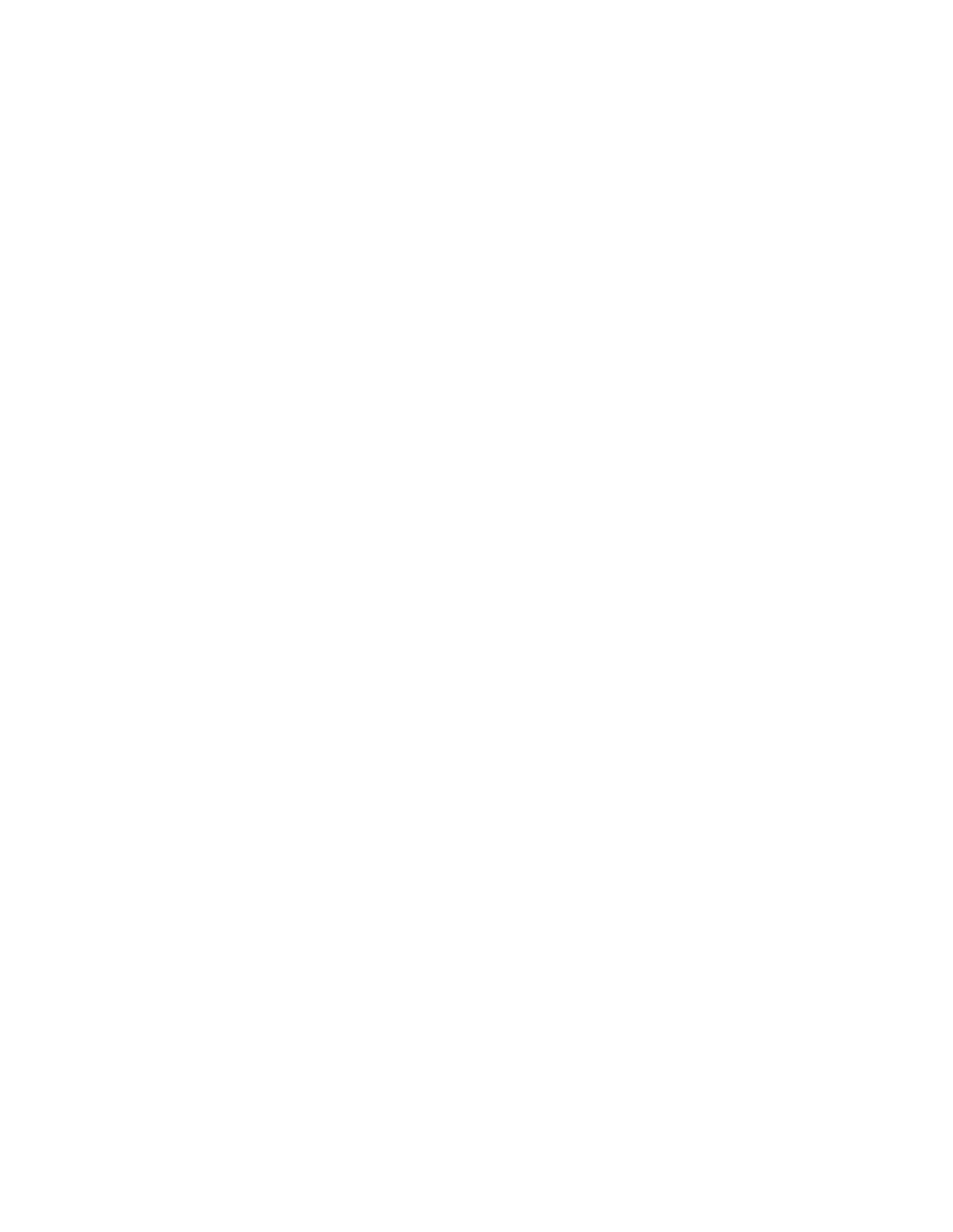

# Trilateral Forum for the Wadden Sea Region

# Information about WSF activities WSB-32 meeting

Content

- 1. WSF Activities
- 2. Information Round Table "Shipping"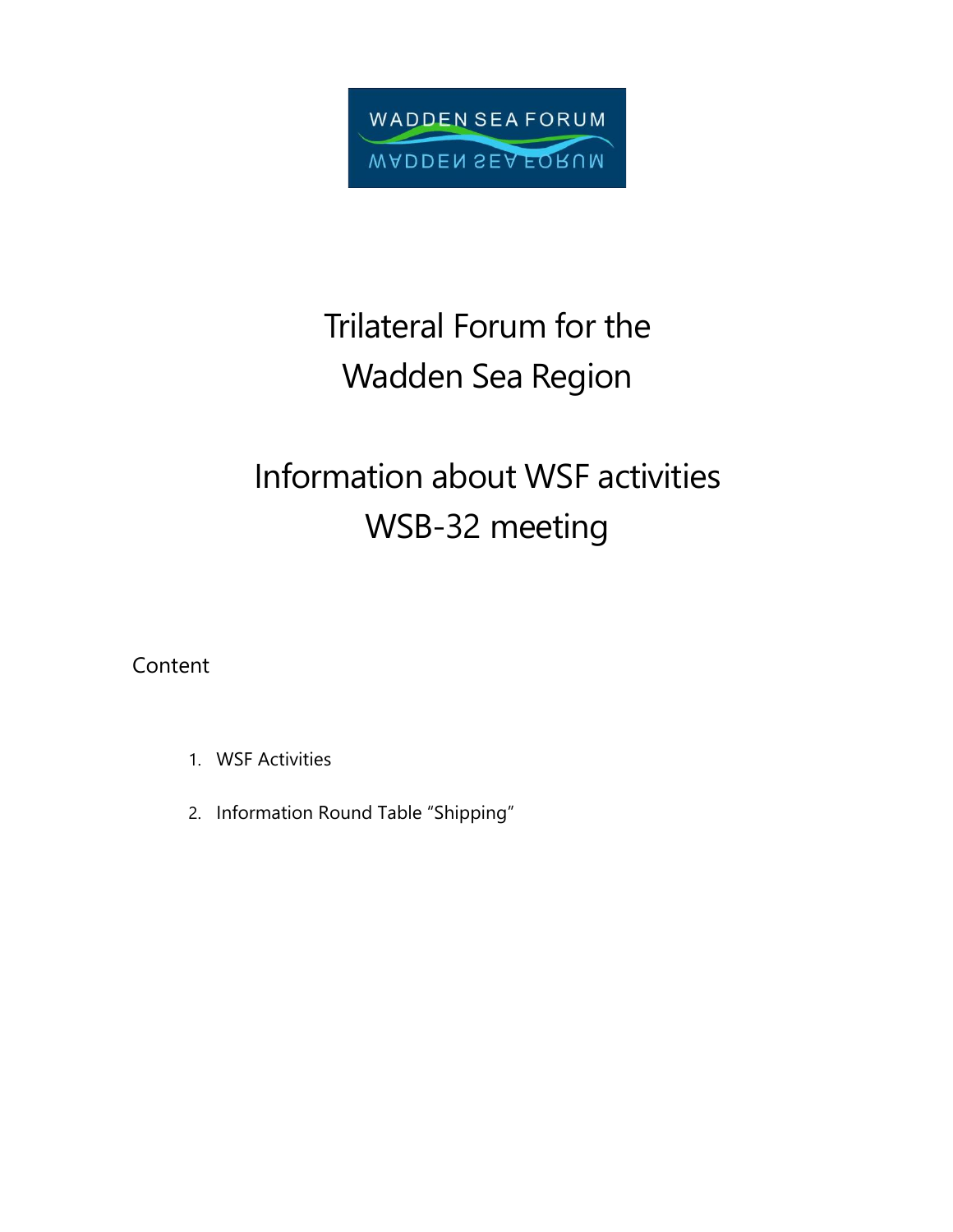# **WSF Activities**

### WSF internal

Manfred Vollmer, the long-time managing director of the WSF, retired in July 2020. His successor, Dr Frank Ahlhorn, started his work as new managing director of the WSF e.V. in August 2020.

### Green Coastal Deal

End of last year, the WSF discussed and decided to work on the realisation of a "Green [Coastal Deal" for the Wadden Sea Region](https://www.waddensea-forum.org/topics/core-issues/green-coastal-deal). The main part of this approach is to establish Regional Round Tables in each region of the trilateral WSR. Therefore, the WSF secretariat approaches different existing institutions and organisations, e.g. Omgevingsberaad (The Netherlands), National Park Advisory Boards in Schleswig-Holstein and Advisory Board in Denmark. In Lower Saxony we are in close contact with the ARL (Agency for Federal State Development, Amt für regionale Landesentwicklung). The Regional Round Table should function as exchange and discussion platform in the respective regions in order to be able to touch upon regional challenges and topics, which will be conveyed to the trilateral level by the WSF plenary meetings. For example, in March the originally planned plenary meeting will be split into two half-day session dealing with "Green Coastal Deal" and "Energy Transition in the WSR".

All topics mentioned in the following paragraphs are contributing to the "Green Coastal Deal" of the trilateral Forum for the Wadden Sea Region.

#### Indicator tool

The WSF is continuously working on the indicators. Collecting and compiling of the years 2018 and 2019 is in progress. For the CVI workshop, which was held at Mid-February 2021, the WSF provided information for the agricultural sector on a trilateral level as far as the data was available. Results will be presented in one of the coming WSF plenary meetings. The WSF aims at applying and testing the applicability in different projects, which will be developed in the future.

#### Dark Sky initiative

The **Dark Sky initiative** was started in 2019 by the WSF together with the PRW and a few interested people as trilateral kick-off. At present, the initiative is constantly growing. More than 20 people are active for Dark Sky in the trilateral Wadden Sea Region. It ranges from authorities, volunteering astronomers to EU project representatives. At the last Dark Sky meeting, January 2021, the initiative decided to become a Dark Sky Working Group under the WSF. The decision has been taken because it was agreed that a single contact point for Dark Sky issues is needed. The aim of the Dark Sky WG is twofold: i) Raise the awareness for darkness in the entire trilateral WSR (striving for project proposal) and ii) strong linkage of darkness to the OUV and the World Heritage site Wadden Sea (e.g. integration in the TMAP process).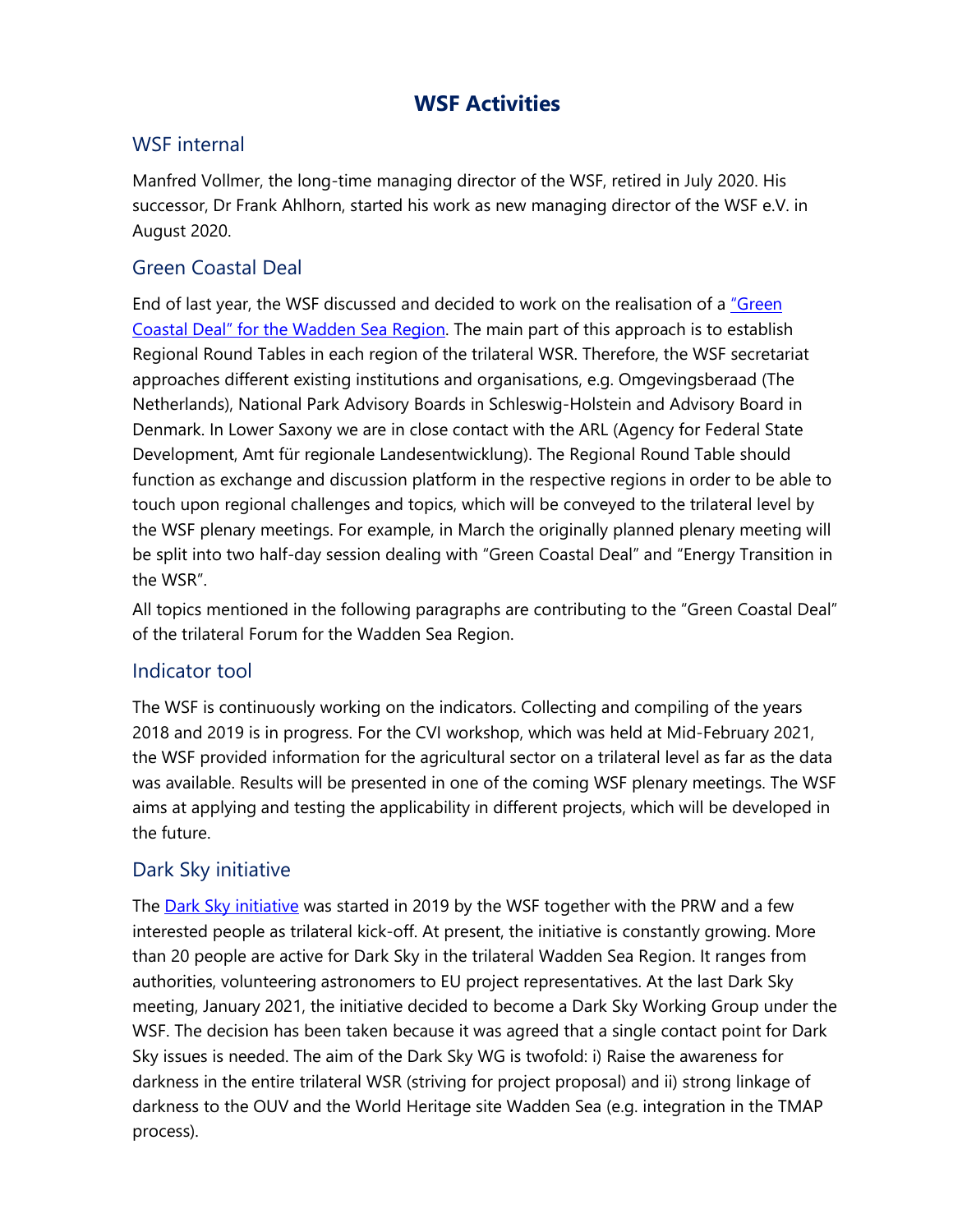For 23 April 2021, the Dark Sky Group is organising a webinar in order to convince and attract more people to the Dark Sky topic within the trilateral WSR.

# **Agriculture**

The WSF organised a Goose Management meeting in autumn last year. Different representatives were attending this meeting, which took place in Rendsburg at the Bauernverband Schleswig-Holstein. Main point at the meeting was to (re-)start the dialogue and exchange knowledge about approaches on how to assess damages and the measures taken. The attendees agreed that regular meetings will not be held, but on specific topics such as presenting and discussing results of current research project related to Goose Management, the group will meet again.

# Cooperation Wadden Sea municipalities

As follow-up of the "WatNu?" project conducted in the community of Wangerland (County of Friesland), a new project proposal has been developed and send to national funding programme. The project called "Resilient Wadden Sea Communities" was rejected, but the WSF is in close discussion and cooperation with researchers from Dutch and Lower Saxon universities in order revise and re-apply this proposal. Main items will be demographic change and services for the public.

According to this topic a student from the University of Applied Science van Hal Larenstein (Leeuwarden) is preparing a bachelor thesis on how small Wadden Sea harbours could increase their attractiveness in becoming more sustainable and resilient.

Especially, in the current situation facing a pandemic crisis management is crucial. The WSF invented together with two communities, Butjadingen (county Wesermarsch, Lower Saxony) and Amt Büsum-Wesselburen (county Dithmarschen, Schleswig-Holstein), a project proposal on management and education of volunteers in crisis management. The project proposal submitted to the Lower Saxon Minister of Research and Culture.

# Energy Transition in the WSR

The WSF is actively participating in the topic of "Energy Transition" in the Wadden Sea Region. Based on its members, New Energy Coalition (NL), Ørsted and Wintershall/DEA, the WSF is involved in different strands:

- Participating in the development of hydrogen strategies for parts of the WSR
- Developing and organizing a half-day session on "Energy Transition in the WSR" in March 2021, replacing the WSF plenary
- Supporting its members in exchanging knowledge and expertise in changing from fossil to cleaner and renewable fuels
- Supporting students in preparing theses such as
	- o Energy transition on Wadden Sea islands (University Wageningen)
	- o Wadden Sea harbours and Energy transition (University Groningen)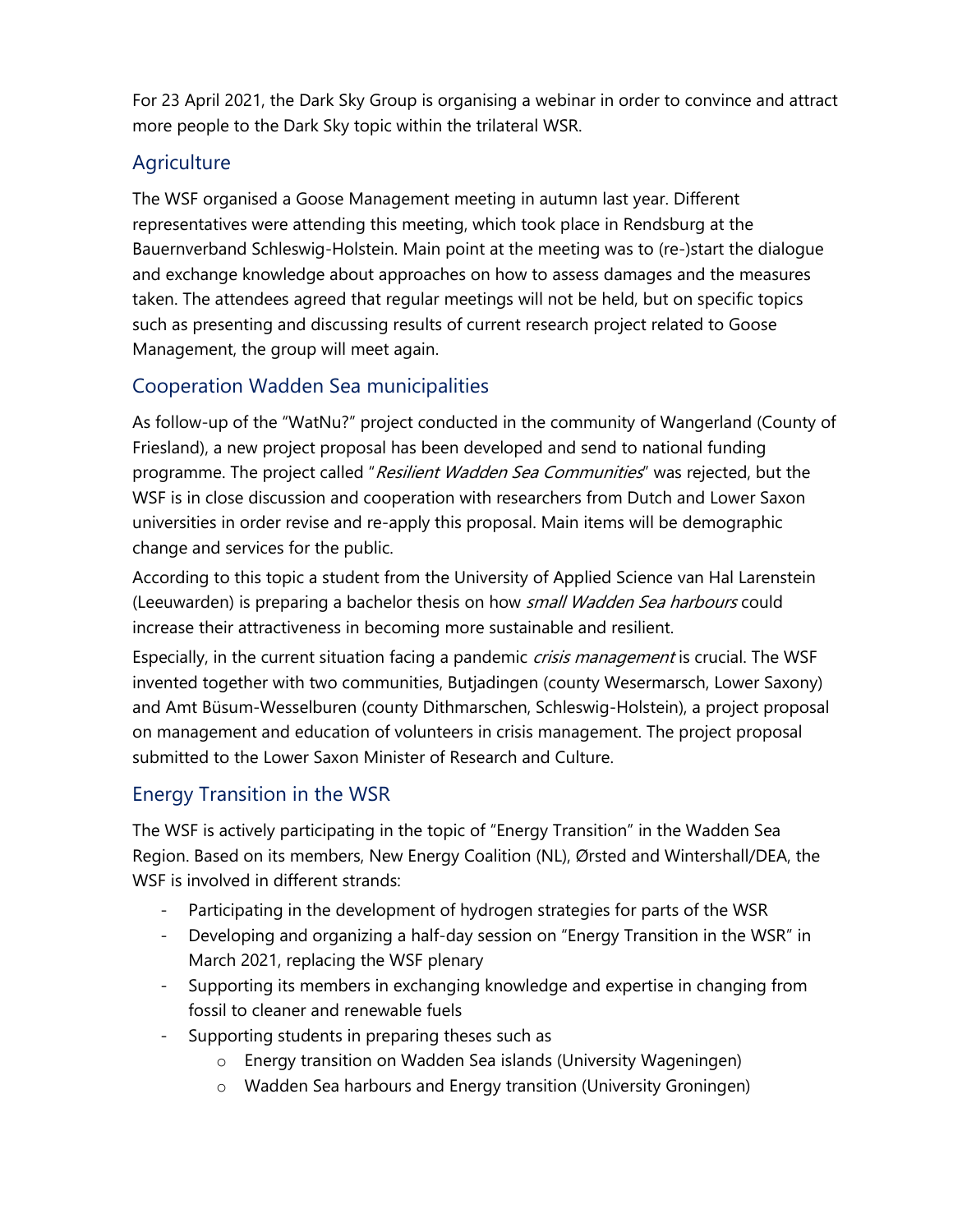#### Project proposals

#### "MediaWatt"

The project proposal has been sent to the Wattenmeer Stiftung (Lower Saxony). Three public access channels (Bürgersender) are partners: Oldenburg Eins, Radio Jade and radio.weser.TV. Many institutions working in different fields around the Wadden Sea will delegate their volunteers, e.g. World Heritage Visitor Centre, National Park Information Centre Dangast, Lower Saxon National Park Wadden Sea Authority, Mellumrat e.V. and Naturschutzstiftung FWW. Two editorial offices will be established one for Tv and one for radio. The volunteers should be educated in producing features and reports for TV and radio, especially focusing on social media platforms. Finally, the results will serve as a fundament for a movie, which is planned to be shown at the TGC in 2022.

#### "Arts and Sustainability"

First ideas and project structures have been invented by the curator company ARTPORT\_making waves and the WSF. ARTPORT\_making waves organizes artists events for the "United Nations Decade of Ocean Science for Sustainable Development (2021- 2030)". It is planned to run several events in all regions of the trilateral Wadden Sea Cooperation. The final event should take place in Wilhelmshaven at the next TGC in 2022.

#### **TEMPESTATES**

A Horizon2020 project proposal submitted in January 2021. This project will deal with generating climate resilient coastal cities across Europe. More than 20 partners are involved in this research project and the WSF will serve as multi-stakeholder discussion platform for the services invented within the project.

#### Shipping and Ports in the Wadden Sea Region

The WSF prepared a report on "[Round Table Shipping Safety](https://www.waddensea-forum.org/topics/core-issues/shipping) – Trilateral Stakeholder [Analysis](https://www.waddensea-forum.org/topics/core-issues/shipping)" under the auspice of the Lower Saxon National Park Wadden Sea Authority. Within this report a broad overview on stakeholders related to the topic shipping and ports has been compiled. Furthermore, conducting a cursory survey it was revealed that (re-)starting a dialogue on this topic is very much appreciated by the responders. All of them indicated that they are willing to participate in a constructive dialogue and are keen to collaborate in a multi-stakeholder environment.

The WSF is currently working together the WST on a proposal for starting a trustful and reliable dialogue in the shipping and ports sector. A project proposal is drafted including representatives from the shipping and harbour sector. The WSF and the WST is approaching external funding sources for this project proposal.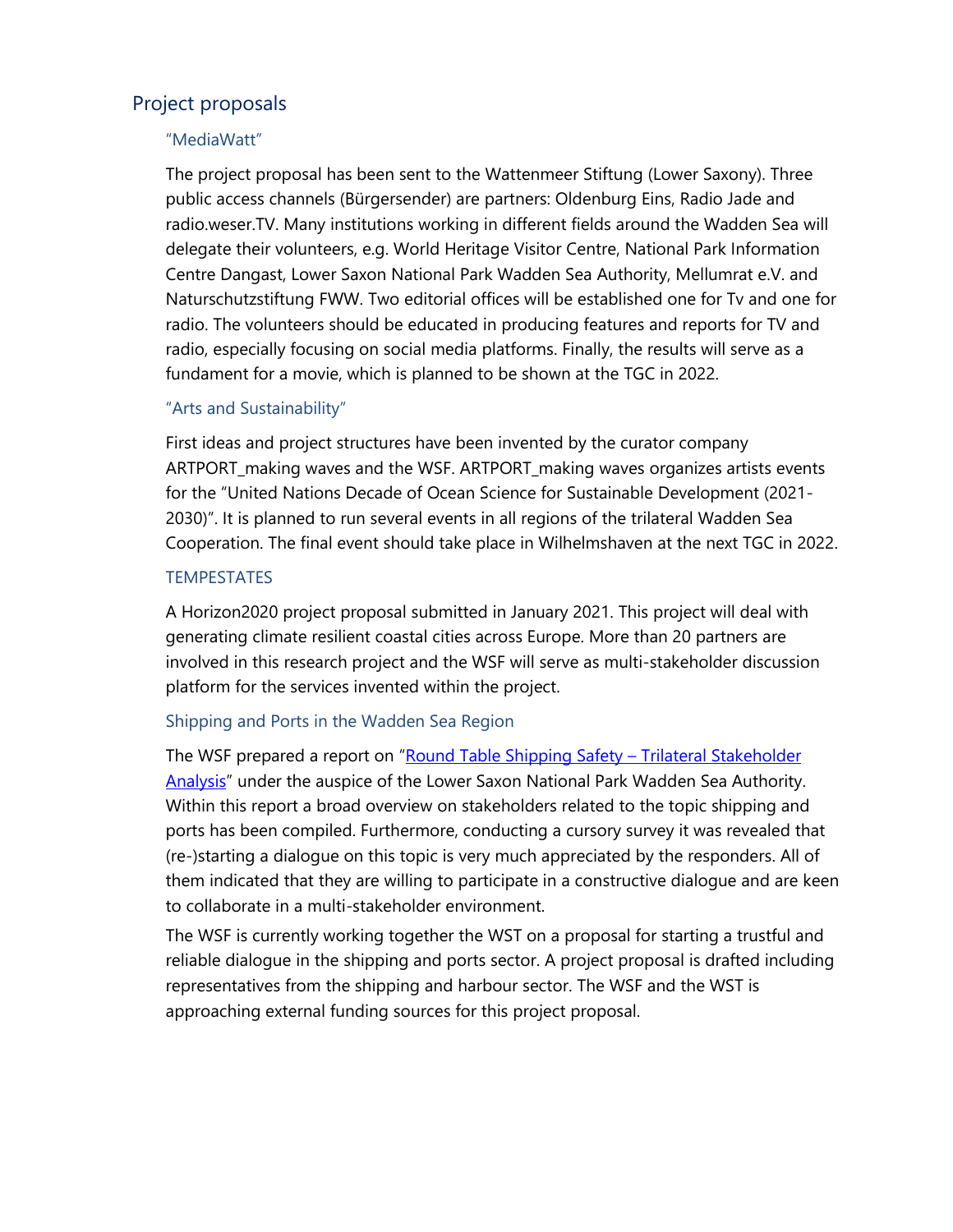## Trilateral Partnership Hub

The WSF is participating at the OPTeamPH meetings. Furthermore, the WSF is responsible for some projects, which are conducted under the umbrella of the Partnership Hub, i.e. Dark Sky Initiative and Round Table "Shipping". It is envisaged to convey parts of the Dark Sky items into the extension of the EU Interreg VB PROWADLink project, e.g. feasibility study.

#### PR and Media work

WSF website: The [WSF website](https://www.waddensea-forum.org/) has been refreshed and updated.

Social media: The WSF secretariat is actively using social media platforms such as Instagram, Facebook and LinkedIn to spread relevant information on the work of the WSF.

#### WSF membership

In 2020, the WSF welcomed three new members, which are also financially contributing:

- Region South Denmark
- County of Friesland (Lower Saxony)
- Oldenburgisch-Ostfriesischer Wasserverband (OOWV, Lower Saxony): A regional drinking water supplier.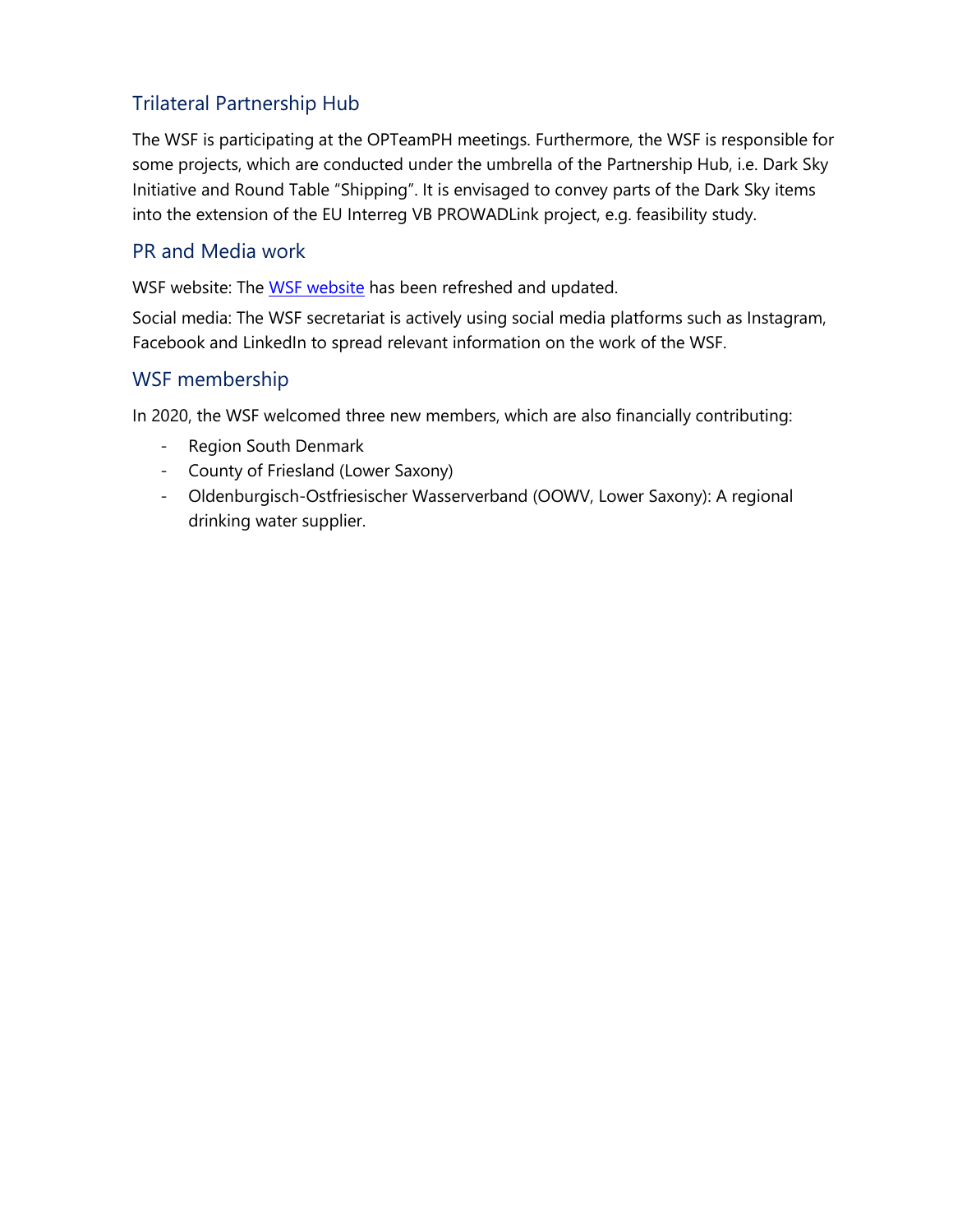# **Information on Round Table "Shipping"**

# **General**

| What?                     | <b>Detail/Item</b>                            | Who?          |
|---------------------------|-----------------------------------------------|---------------|
|                           | $\triangleright$ Organisation & Communication | <b>WSF</b>    |
| <b>Process, Structure</b> | $\triangleright$ Stakeholder analysis         | (supported by |
| and Content               | > Structure and Content of RT                 | TG-M &        |
|                           | Invitation                                    | CWSS)         |

#### **Schedule**

| <b>Item</b>                                     | What?                                                                                                                                                                                                                                                                                                                                                             | Who?                 | <b>Estimated</b><br>completion   |
|-------------------------------------------------|-------------------------------------------------------------------------------------------------------------------------------------------------------------------------------------------------------------------------------------------------------------------------------------------------------------------------------------------------------------------|----------------------|----------------------------------|
| <b>Identification of</b><br>potential attendees | Identification of<br>$\triangleright$ German participants<br>In consultation with<br>$\Omega$<br>Thomas Borchers and<br>Gregor Scheiffarth<br><b>WST</b><br>$\triangleright$ Dutch participants<br>In consultation with<br>$\Omega$<br>Floris van Bentum<br>Karst Jaarsma<br>Danish participants<br>➤<br>In consultation with Henrik<br>$\circ$<br>Pind Jørgensen | <b>WSF</b>           | Done                             |
| <b>Communication</b>                            | Calling selected participants and<br>conducting a survey asking for<br>Stake, motivation and aims<br>$\circ$<br>Further stakeholders<br>$\Omega$                                                                                                                                                                                                                  | <b>WSF</b>           | Done                             |
| <b>In-depth interviews</b>                      | Potential participants at the first<br>Round Table "Shipping"                                                                                                                                                                                                                                                                                                     | <b>WSF</b>           | In progress                      |
| <b>Meeting date</b><br>(online)                 | Spring 2021<br>April – week 16: <b>19. – 23.4.</b><br>➤<br>April – week 17: 26. – 30.4.<br>⋗                                                                                                                                                                                                                                                                      | All                  | After finishing<br>of interviews |
| <b>Official Invitation</b>                      | First draft<br>$\blacktriangleright$<br>Review<br>⋗<br>Final draft and sending<br>⋗                                                                                                                                                                                                                                                                               | WSF, CWSS,<br>$TG-M$ | After finishing<br>of interviews |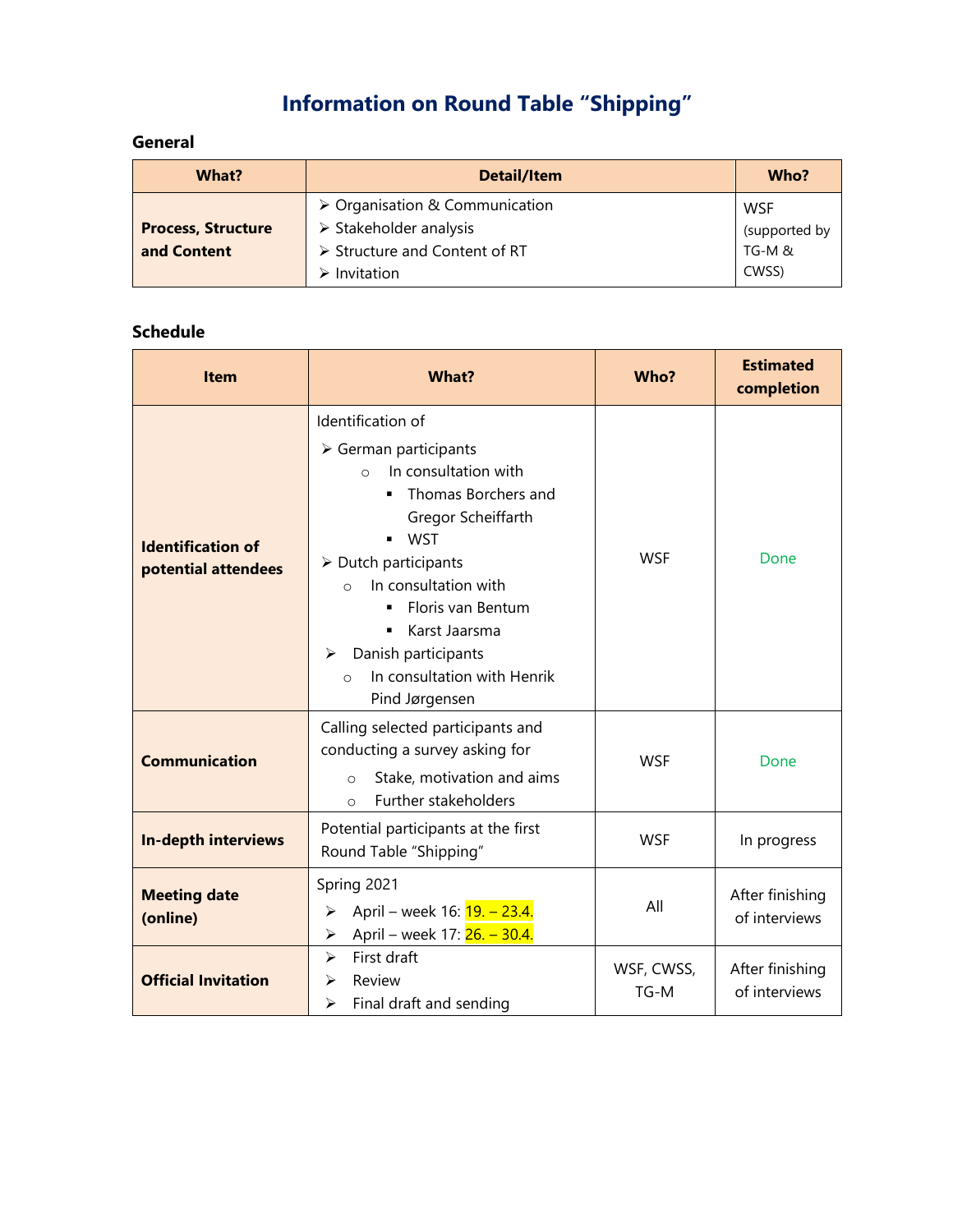# Round Table "Shipping"

It would be important to involve a broad spectrum of stakeholders in this dialogue with the aim to improve topics around "shipping" in the southern North Sea. Therefore, it is proposed to establish a Round Table "Shipping" with representatives of shipping authorities, ports, green NGOs and representatives of the society (municipalities, counties, provinces) to advise the Wadden Sea Board. This group should be independent and without formal/hierarchical regulations – the function is more on an advisory level, which may enable a better collaboration among authorities and a variety of stakeholders. This group will be facilitated by the WSF secretariat with the support of the CWSS/TG-M.

#### Tasks

The overall task of the Round Table "Shipping" is to exchange information and experiences about, e.g. the safety practices and to elaborate on future procedures on how to deal with shipping safety and related topics in the southern North Sea, considering the vulnerability of the World Heritage Site Wadden Sea. Second, to (re-)start a dialogue on this relevant topic in the TWSC. The evaluation of 2017 on the operational plans as part of the Tønder Declaration, the outcomes of the report on "Shipping and ports in the Wadden Sea World Heritage" and the report on "Trilateral Stakeholder Analysis – Round Table Shipping Safety" could be used as a starting points. Underlying ideas for the content of the first Round Table meeting might be:

- $\triangleright$  Get acquainted to each other
- ➢ Get updated
	- o on the recent and future developments in the participating states concerning shipping
	- o on the status of the World Heritage Site Wadden Sea (i.e. SIMP)
	- $\circ$  on the recent developments in the Wadden Sea society (i.e. informing about the statements of the National Park Advisory Boards, interests and demands of the  $NGO's$ , ...)
- ➢ Setting the scene on relationship between Shipping and World Heritage
	- o Identifying threats, problems and challenges
	- o Prioritise identified topics
- ➢ Discussion and striving for consensus on further processes and procedures. Further elaboration of specific tasks could be done in separate working groups.

#### Reporting

The Round Table "Shipping" will report regularly about developments and progress to the TG-M and WSB.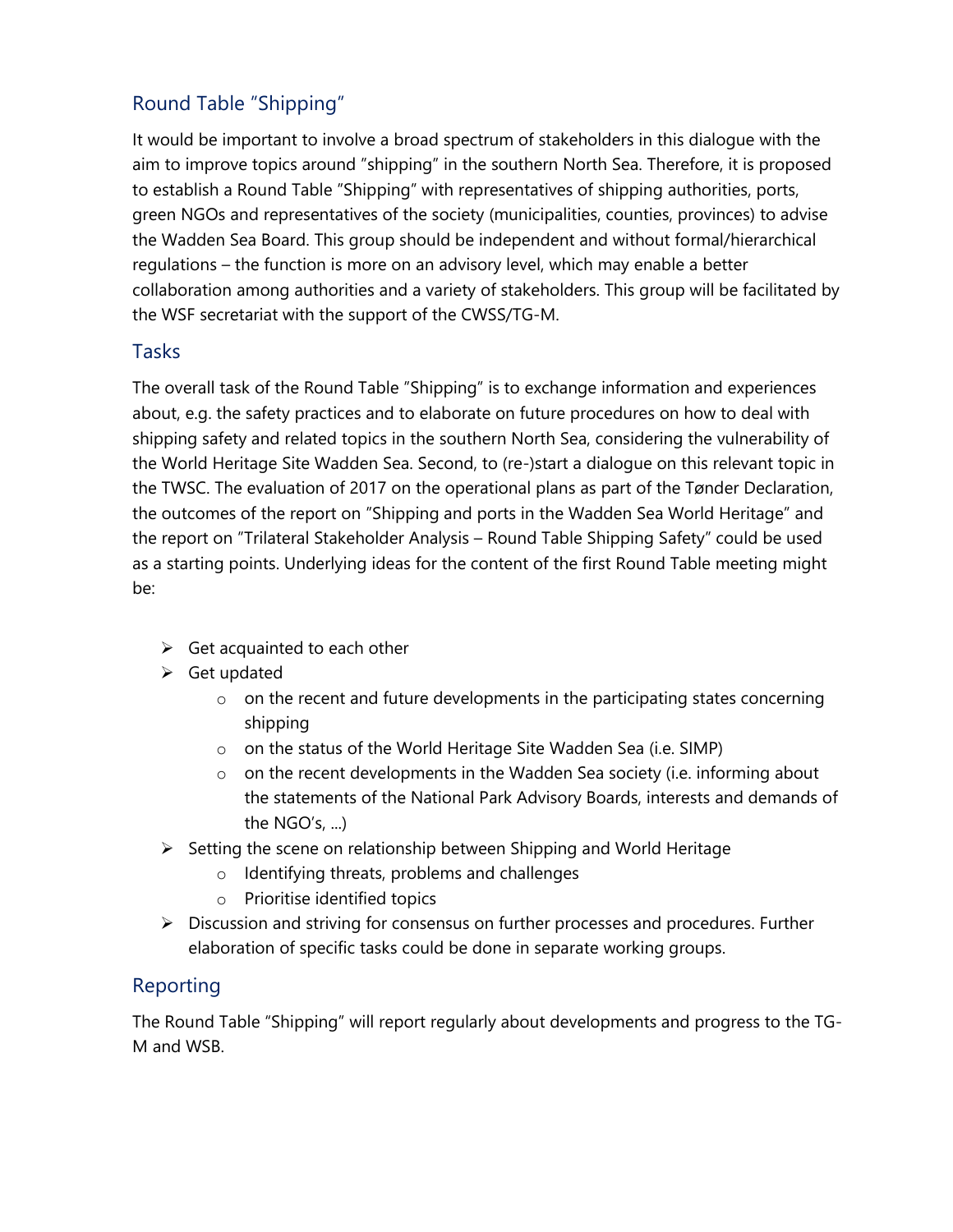# **Round Table "Shipping" - Spring 2021(online) Proposed Draft Agenda<sup>1</sup>**

#### **1. Opening**

The chair, Ms. Janne Liburd, will open the Round Table "Shipping" at 10:00 hours.

An introduction about the background and the aim of the meeting will be given. Participants are *invited* to adopt the draft agenda.

#### **2. Round of introduction**

A round of introduction will take place to get acquainted with each other.

#### **3. Introductory presentations**

In the first part of the Round Table meeting some presentations will be given to provide information, valuable for the objectives of the Round Table and to be taken into account.

- 1. The Wadden Sea World Heritage Site and resulting responsibilities of the society, CWSS
- 2. Key messages based on the report "Shipping and ports in the Wadden Sea World Heritage", tbd
- 3. Overview about how shipping businesses and issues are organized in the three Wadden Sea countries:
	- a. Organisation of shipping issues in the Netherlands, tbd, Ministry of Transport and Environment
	- b. Organisation of shipping issues in Denmark, tbd, Danish Maritime Authority
	- c. Organisation of shipping issues in Germany, tbd, Ministry of Transport and Digital Infrastructure
- 4. Update of the MS Zoe accident and lessons learnt NL inspection council, [Onderzoeksraad voor Veiligheid](https://de.wikipedia.org/wiki/Onderzoeksraad_voor_Veiligheid)

#### **4. Exchange of views**

The participants are invited to contribute to an exchange of perceptions how to meet the concerns of the society along the coast as well as viewpoints on possible approaches dealing with the variety of topics concerning shipping and harbours.

#### **5. Future steps**

The meeting is invited to agree on further steps and actions to reach common sense about further cooperation for safe and sustainable shipping businesses in the southern North Sea.

#### **6. Closure**

The round table will be closed around 14:00 at the latest.

 $<sup>1</sup>$  The agenda may change due to the results and new insights gained by the bilateral in-depth interviews with all potential</sup> participants.